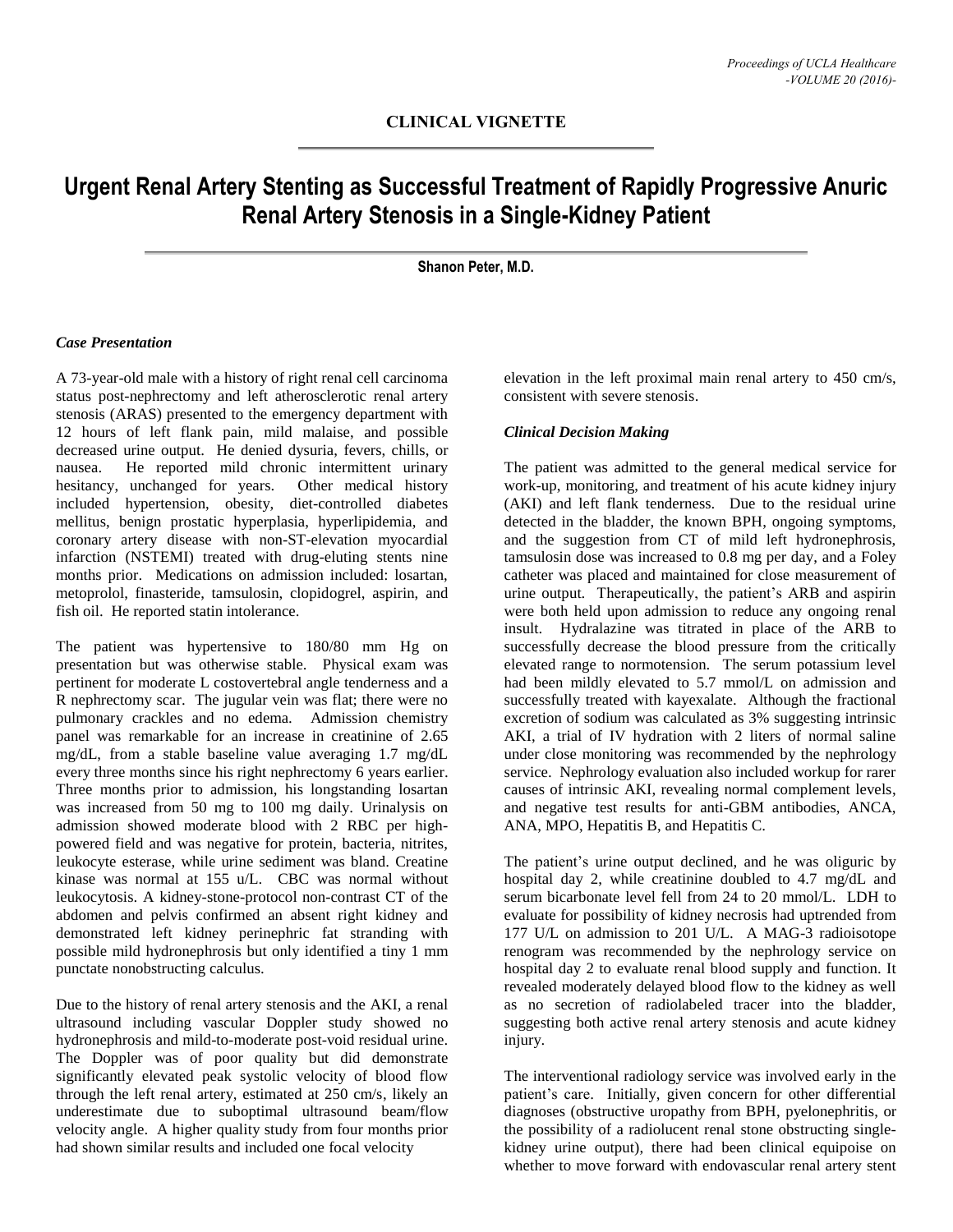placement. However, the Foley catheterization had not helped maintain urine output, serial UAs were not suggestive of infection, and the patient's flank pain was dull and constant rather than the colicky pain that might be expected of a radiolucent stone missed by CT. These facts, along with the findings from the renal Doppler ultrasound, the MAG-3 study, the negative intrinsic AKI studies, and a lack of urine output after early fluid resuscitation, all led to consensus that the primary cause for the AKI was critical RAS with acute renal ischemia in the setting of pre-existing single-kidney RAS and the increased ARB dose.

Interventional possibilities including endovascular stent placement were discussed. Principal risk is of arterial contrast bolus directly on an injured single kidney with moderate likelihood of resultant contrast nephropathy requiring dialysis and unsure recovery. The vascular surgery service was thus consulted regarding an open direct revascularization of the single kidney via aorto-renal bypass. After consideration of the patient's other risk factors, including obesity and need for continuous clopidogrel (based on recent coronary stent) with high likelihood of further AKI from intraoperative hypotension or resultant volume shifts, it was decided that the surgical route had higher risk of complication than endovascular intervention. On hospital day 3, the patient had become anuric, and serum creatinine increased to 7 mg/dL. A multidisciplinary meeting involving the hospitalist, interventional radiologist, nephrologist, vascular surgeon, and urologist reviewed treatment options with the patient. The patient was in favor of endovascular intervention over expectant management, high likelihood of losing function of his sole kidney due to critical renal artery stenosis.

## *Resolution*

The patient underwent successful placement of a left renal artery stent (5 x 19 mm Boston Scientific Express stent) with low dose diluted contrast, totaling only 12 mL. Initial angiography showed a severe left renal artery stenosis less than 1 cm from the ostium (Figure 1) with resolution of the stenosis upon stenting (Figure 2). Follow-up Doppler ultrasound evaluation confirmed no further evidence of physiologic renal artery stenosis and normal intrarenal resistive indices. The patient's flank pain and tenderness resolved within one day of stenting. He remained anuric with no improvement in serum creatinine for two days following the procedure and required one session of hemodialysis due to worsening acidosis. By post-procedural day 3, his urine output increased markedly, and he required three days of electrolyte repletion before discharge due to post-AKIdiuresis. His serum creatinine measurement gradually decreased to 1.97 mg/dL as an outpatient ten days after the procedure and was stable at 1.81 mg/dL three months later. The patient remains healthy, normotensive, dialysis-free, and suffered no long-term sequelae of his RAS, AKI, or stent placement in the ensuing months. His cardiologist has recommended continuing lifelong dual anti-platelet therapy due to his complex coronary and renal vascular disease. His nephrologist will periodically follow his ARAS for in-stent restenosis or further atherosclerotic lesions with Doppler US and is considering a closely-monitored and slow ARB rechallenge.

### *Discussion*

Renal artery stenosis (RAS) is intraluminal narrowing of one or both renal arteries and represents an important cause of refractory hypertension as well as chronic ischemic nephropathy. RAS affects up to 7% of the American population over the age of  $65<sup>1</sup>$ . It is generally detected during workup of refractory hypertension or kidney disease but can also be found incidentally during unrelated imaging or on autopsy.<sup>2,3</sup> Non-invasive renal duplex Doppler ultrasound is the most widely used tool to screen for RAS with the single measurement of peak systolic flow velocity through renal artery of greater than 200 cm/s showing a 85% sensitivity and 92% specificity for RAS at a commonly accepted 60% diameter stenosis angiographic threshold.<sup>4</sup> **Computed** tomographic angiography and magnetic resonance angiography have higher sensitivity and specificity for RAS than US, while renal artery catheterization with digital subtraction angiography remains the gold standard for diagnosis.<sup>5</sup> An estimated 10% minority of RAS cases are attributable to fibromuscular dysplasia (FMD), for which the archetypal adult patient is a younger female presenting with a paroxysmal hypertension. These cases usually demonstrate typical FMD pattern on angiogram with interspersed renal artery ectasia and stenosis and are generally amenable to effective treatment by renal artery balloon angioplasty.<sup>6</sup> A much smaller fraction of RAS cases is due to long-term sequelae of surgical and endovascular aortic interventions. The vast majority of RAS and principle topic of this discussion is atherosclerotic RAS, occurring most commonly near the renal artery ostium where blood flow is subject to the most turbulence.<sup>7</sup>

Development and progression of atherosclerotic renal artery stenosis (ARAS) shares common risk factors and correlates with other vascular diseases. Up to 20% of patients undergoing cardiac catheterization are incidentally found to have ARAS with stenosis greater than 50%, and both the presence and the severity of ARAS have been linked to cardiovascular mortality. $8^{\circ}$  ARAS is the principal cause of ESRD requiring dialysis in up to 15% of dialysis patients over age 50 with ARAS-based dialysis patients manifesting worse long-term outcomes than most other renal disease groups.<sup>9</sup> The main mechanisms by which ARAS leads to ESRD include inducing chronic hypertension with hypertensive nephropathy and chronic ischemic nephropathy from direct limitation of blood flow.<sup>10</sup> The neurohormonal basis of chronic hypertensive nephropathy caused by ARAS is multifactorial in nature and described in depth elsewhere. For our patient, ischemic nephropathy dominated the clinical picture and occurred in an acute manner. His single-kidney physiology likely predisposed him to such a rapid progression of ischemic nephropathy with the pre-existing stenosis limiting afferent glomerular blood flow, while the ARB-mediated efferent vasodilation further critically decreased the GFR in a cycle that led to renal hypoperfusion and ischemia.

AKI due to RAS does not generally occur in patients with two functioning kidneys and unilateral ARAS likely due to compensatory glomerular filtration from the contralateral kidney. Acute ARAS has been described in single-kidney patients (or bilaterally significant ARAS patients who have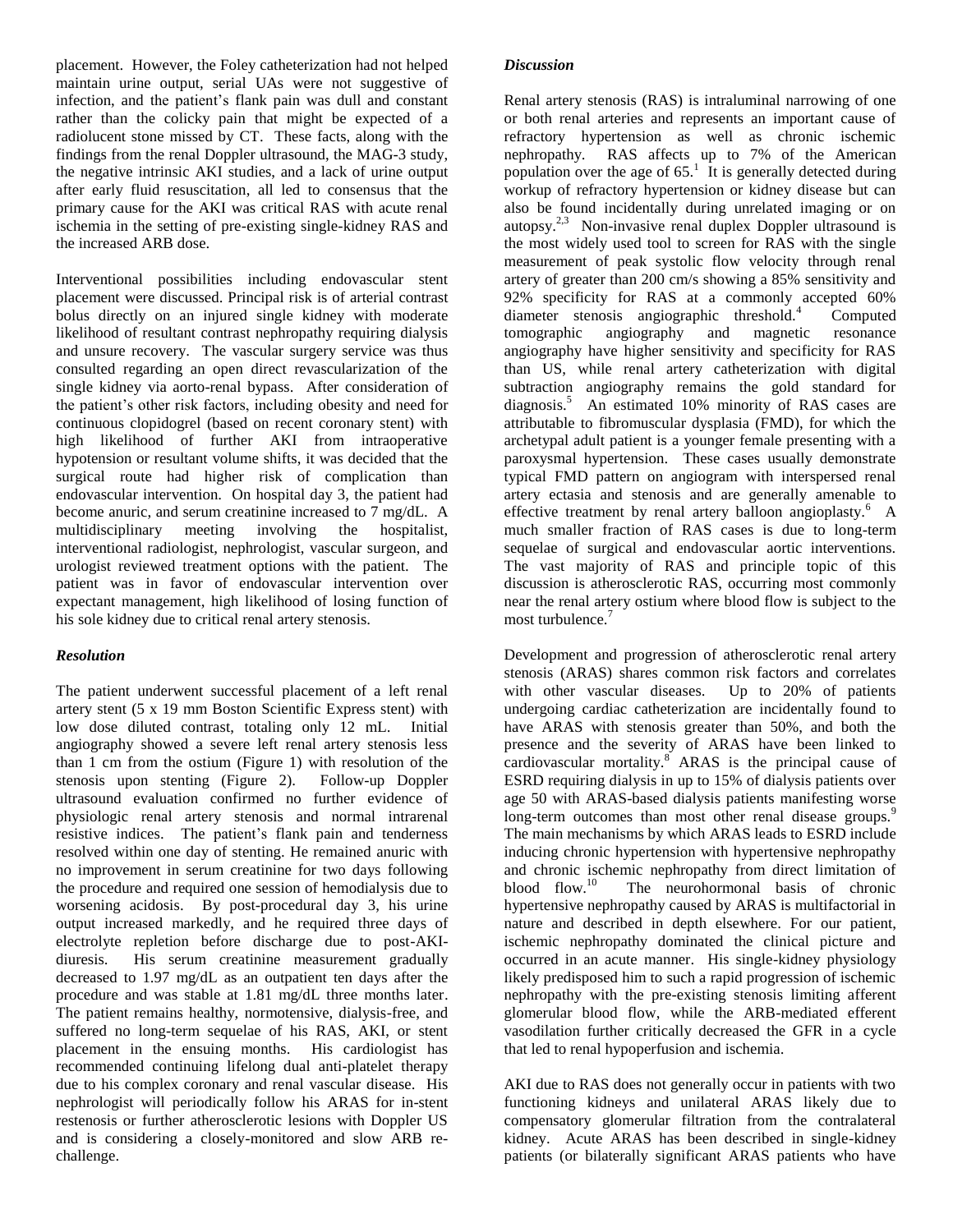similar physiology to single-kidney ARAS) occasionally as manifesting with hypertensive crisis and flash pulmonary edema, sometimes amenable to urgent renal stent placement.<sup>11,12</sup> However, anuric acute ARAS is not common: a PubMed search of combinations of the terms "acute," "renal artery stenosis," "ischemic nephropathy," "kidney injury," "bilateral renal artery stenosis," and "single kidney" identified only a few case reports and one case series of acute ischemic nephropathy from severe ARAS (in absence of obstructive thrombus/embolus), the latter dating to the pre-stenting era. Roche and colleagues in 1993 described six patients presenting with acute anuric renal failure in absence of severe hypertension and the presence of ARAS. Four had a solitary kidney and the other two had kidney size disparity with ARAS of the kidney most relevant to overall GFR (the larger kidney). Four of their six patients opted to undergo acute open surgical renal artery bypass surgery and recovered renal function, while the other two declined surgery and continued on hemodialysis even a year later.<sup>13</sup> Since that time, increased availability of less-invasive endovascular renal artery stenting has led to frequent stenting of single kidney RAS or bilateral RAS for a variety of indications. We have found no other *acute* cases of single-kidney ARAS treated by stent.

Over the past 20 years, there has been much debate over the role of intervention for ARAS. Surgical revascularization had been done commonly through the early 1990's for patients with refractory hypertension and/or progression of ischemic nephropathy thought due to ARAS but was then largely supplanted by balloon angioplasty due to mounting evidence suggesting equal efficacy and less morbidity with the less invasive latter approach.<sup>14</sup> By 2000, large randomized, controlled trials demonstrated longer duration of renal artery patency in ARAS patients when angioplasty was followed by endovascular stent placement. Now, most patients selected for ARAS intervention receive stents.<sup>15</sup>

In parallel to these developments, medical therapies for atherosclerotic diseases also improved dramatically. Multiple retrospective analyses suggest that HMG-CoA reductase (statin) therapies aimed at decreasing cholesterol may also serve to dramatically reduce progression of ARAS and mortality in ARAS patients.<sup>16,17</sup> Furthermore though ACE inhibitors and ARBs decrease intraglomerular pressure (via out-of-proportion efferent arteriolar vasodilation) and can lead to severe impairment of GFR in a subset of ARAS patients, these medications are protective for the majority of such patients. A large recent single-center study found 92% of unilateral and 78% of bilateral ARAS patients could tolerate ARAS inhibition and that ARAS patients adherent to these medications demonstrated a 39% reduction in overall mortality compared with those assigned alternate antihypertensive drugs after controlling for confounders.<sup>18</sup> Thus, ACE inhibitors and ARBs are considered standard-of-care therapies in the treatment of ARAS, but titrations need to be carefully monitored with laboratory surveillance of creatinine within 3 to 5 days of drug titration, which was not performed in the patient of this report.

The impressive data regarding medications in ARAS begged the question of whether the optimal form of ARAS intervention, angioplasty with stent placement, would be

superior to medical therapy with statin and carefully monitored ARAS blockade. While some early trials suggested superiority of endovascular procedures over medical therapy alone, the larger ASTRAL and STAR randomized control trials did not find significant difference in primary outcomes. These trials, however, had shortcomings including inclusion of some patients without observable hypertension, without CKD, and even some below the commonly accepted 60% threshold for stenosis.<sup>19,20</sup> The contemporary CORAL trial enrolled 947 participants, all of whom had >60% angiographic ARAS plus Stage 3 CKD or refractory hypertension. The ARAS cohort and the medical-management-only cohort had no differences in negative cardiovascular or renal outcomes after 43 months of follow up, with very few crossover events.<sup>21</sup> Although ACC/AHA guidelines have not yet been updated to reflect these data, the general consensus is that the best management for most ARAS is medical.

Despite this information, there are still scenarios for which stenting may be useful for ARAS patients, and careful patient selection will be an increasingly important.<sup>22</sup> A single center retrospective analysis of patients with "highest-risk" ARAS presentations, including flash pulmonary edema and very rapid decline in GFR, found revascularizing had 57% reduction in adverse cardiovascular events or death after a median 3.8 years follow-up. Revascularization in the "low risk group" did not make a significant difference.<sup>23</sup> Single kidney or bilaterally significant ARAS patients facing these high-risk situations putatively have even higher risk of losing all renal function and thus should also be considered for stenting in the acute renal failure setting.

## *Conclusion*

This case demonstrates a few key points regarding atherosclerotic renal artery stenosis.

1) While prophylactic stenting for significant unilateral ARAS has been shown to confer no additional benefit, medical therapy (specifically statin and ACE inhibitor or ARB) is of utmost importance in preventing adverse events and delaying progression to dialysis in ARAS patients.

2) Serum creatinine should be reassessed within a few days of addition or uptitration of ACE/ARB in ARAS patients as an increase in serum creatinine > 30% is likely informative of bilateral significant RAS or "critical" RAS in the single-kidney population, necessitates ACE/ARB cessation, closer monitoring for AKI resolution, and consideration of interval stent placement if resolution does not ensue.

3) In cases where the majority of renal mass is affected by ARAS (including patients with a single functional kidney and those with bilaterally significant ARAS), early interventional management with endovascular stent should be considered if significant stenosis exists (>200 m/s flow on Doppler US, followed by confirmation of >60% diameter stenosis), especially if there is hypertension with flash pulmonary edema or acute decrease of GFR.

4) Though ARAS is more commonly associated with gradual CKD, anuric acute kidney injury may also occur from progression of ARAS in the setting of a single kidney and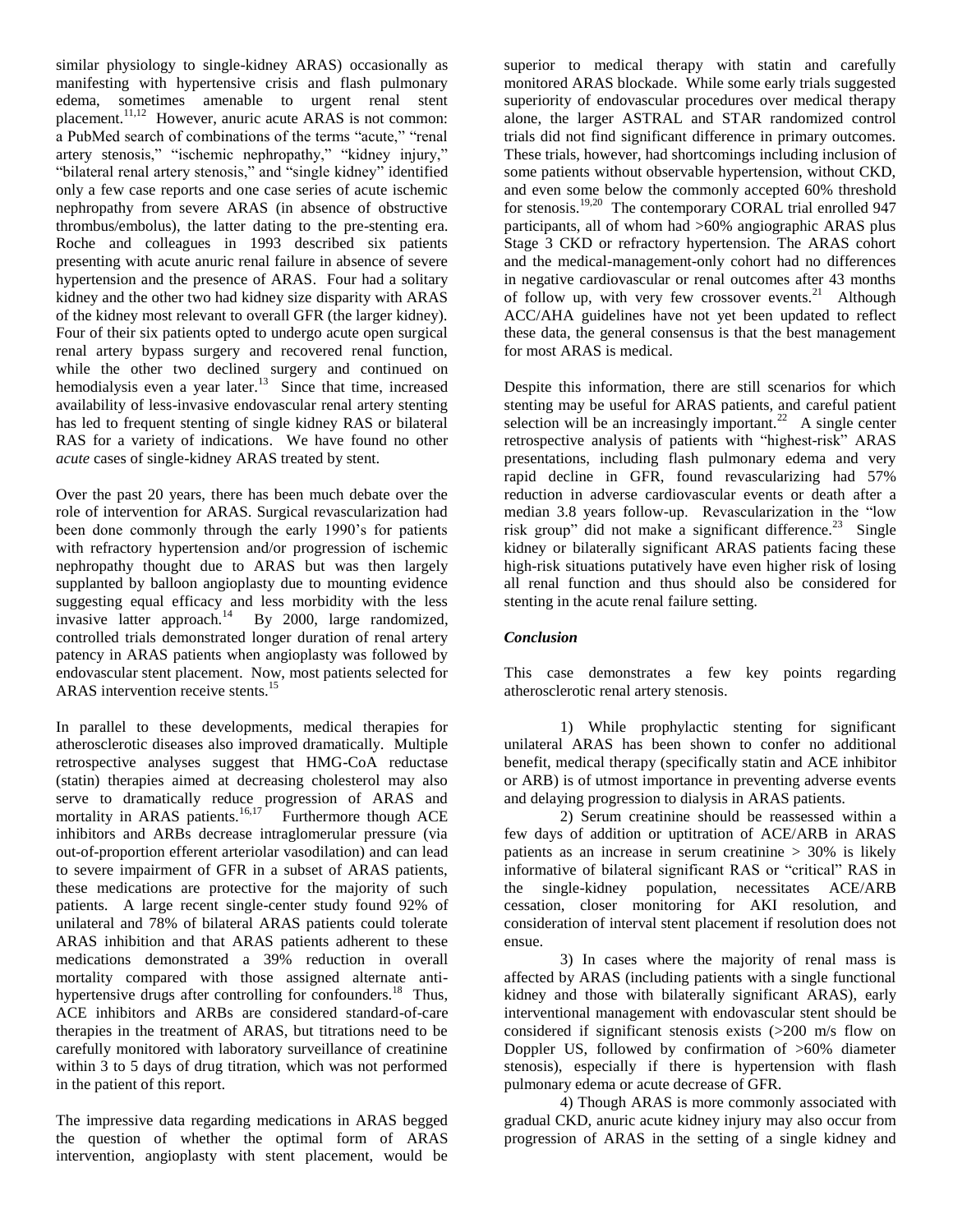might in some cases be accompanied by dull flank pain similar to that of embolic infarction.

5) In such cases, urgent renal artery stenosis intervention should be considered during the interdisciplinary workup for other causes AKI. Even for poor open-surgical candidates, a positive outcome with full renal recovery may still be attained in some candidates via timely endovascular stent placement.

### *Figures and Images*

**Figure 1**. Pulse-wave Doppler ultrasound of the patient's left kidney on presentation, demonstrating flow acceleration through L renal artery to 248 cm/s<sup>2</sup>, suggesting significant renal artery stenosis.



**Figure 2**. The below frame is from pre-intervention angiography and confirms severe proximal left renal artery filling defect with approximately 75% diameter stenosis and post-stenotic dilatation. Next image is a digital subtraction angiography frame captured after stent placement, demonstrating resolution of stenosis. [Key: Ao = Aorta.  $RA =$ renal artery. Arrow  $=$  stenosis. Arrowhead  $=$  stent location (stent is poorly visualized due to low contrast usage.)]





#### **REFERENCES**

- 1. **Böhlke M, Barcellos FC**. From the 1990s to CORAL (Cardiovascular Outcomes in Renal Atherosclerotic Lesions) trial results and beyond: does stenting have a role in ischemic nephropathy? *Am J Kidney Dis*. 2015 Apr;65(4):611-22. doi:10.1053/j.ajkd.2014.11.026. Epub 2015 Jan 31. Review. PubMed PMID: 25649878.
- 2. **Hansen KJ, Edwards MS, Craven TE, Cherr GS, Jackson SA, Appel RG, Burke GL, Dean RH**. Prevalence of renovascular disease in the elderly: a population-based study. *J Vasc Surg*. 2002 Sep;36(3):443-51. PubMed PMID: 12218965.
- 3. **Holley KE, Hunt JC, Brown AL Jr, Kincaid OW, Sheps SG.** Renal artery stenosis. A clinical-pathologic study in normotensive and hypertensive patients. *Am J Med*. 1964 Jul;37:14-22. PubMed PMID: 14181143.
- 4. **Williams GJ, Macaskill P, Chan SF, Karplus TE, Yung W, Hodson EM, Craig JC**. Comparative accuracy of renal duplex sonographic parameters in the diagnosis of renal artery stenosis: paired and unpaired analysis. *AJR Am J Roentgenol*. 2007 Mar;188(3):798- 811. PubMed PMID: 17312071.
- 5. **Lao D, Parasher PS, Cho KC, Yeghiazarians Y**. Atherosclerotic renal artery stenosis--diagnosis and treatment. *Mayo Clin Proc*. 2011 Jul;86(7):649-57. doi:10.4065/mcp.2011.0181. Review. PubMed PMID: 21719621; PubMed Central PMCID:PMC3127560.
- 6. **Slovut DP, Olin JW.** Fibromuscular dysplasia. *N Engl J Med*. 2004 Apr 29;350(18):1862-71. Review. PubMed PMID: 15115832.
- 7. **Blum U, Krumme B, Flügel P, Gabelmann A, Lehnert T, Buitrago-Tellez C, Schollmeyer P, Langer M**. Treatment of ostial renal-artery stenoses with vascular endoprostheses after unsuccessful balloon angioplasty. *N Engl J Med*. 1997 Feb 13;336(7):459-65. PubMed PMID: 9017938.
- 8. **Harding MB, Smith LR, Himmelstein SI, Harrison K, Phillips HR, Schwab SJ, Hermiller JB, Davidson CJ, Bashore TM**. Renal artery stenosis: prevalence and associated risk factors in patients undergoing routine cardiac catheterization. *J Am Soc Nephrol*. 1992 May;2(11):1608-16. PubMed PMID: 1610982.
- 9. **Conlon PJ, Little MA, Pieper K, Mark DB**. Severity of renal vascular disease predicts mortality in patients undergoing coronary angiography. *Kidney Int*. 2001 Oct;60(4):1490-7. PubMed PMID: 11576364.
- 10. **Rocha-Singh KJ, Ahuja RK, Sung CH, Rutherford J**. Long-term renal function preservation after renal artery